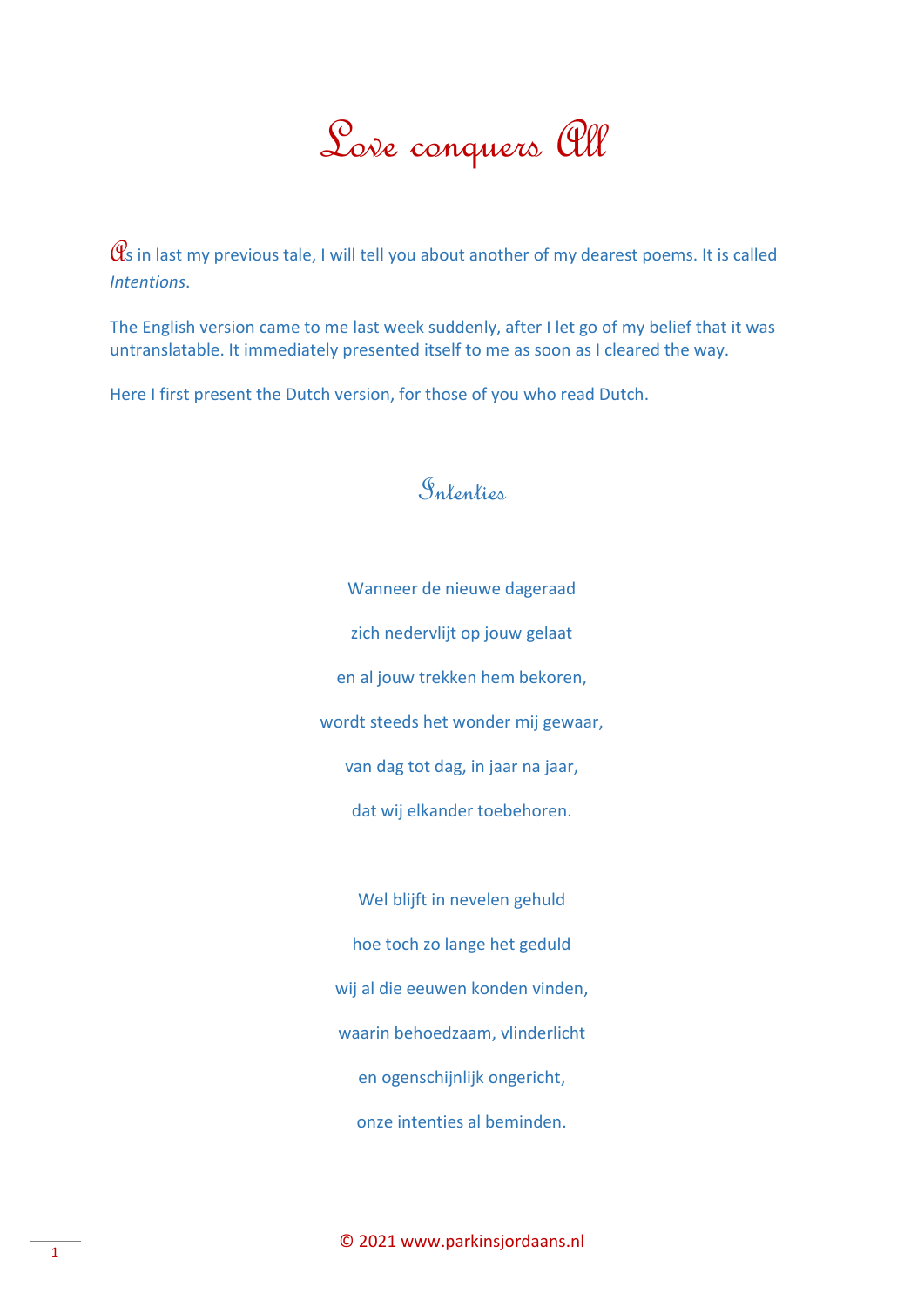And here is the English translation (2021)

## Intentions

*When dawning day again alights Your features' every line it writes into a poem of enthralling, the miracle again I know this day, this year, and timeless so, of you and me belonging.*

*But ever will be nebulous how patience so conscientious in eons was provided, when tenderly, so featherlight and outwardly unoccupied, our intentions coincided.*

The original poem I wrote for Debbie in 2013, a while after we had joined each other as husband and wife, being soulmates for 7 years before that. But we always had the intuition that we were together timelessly.

In the years after, we discovered this poem written by *Rumi* (1207-1273), the great Sufi Persian philosopher and poet: